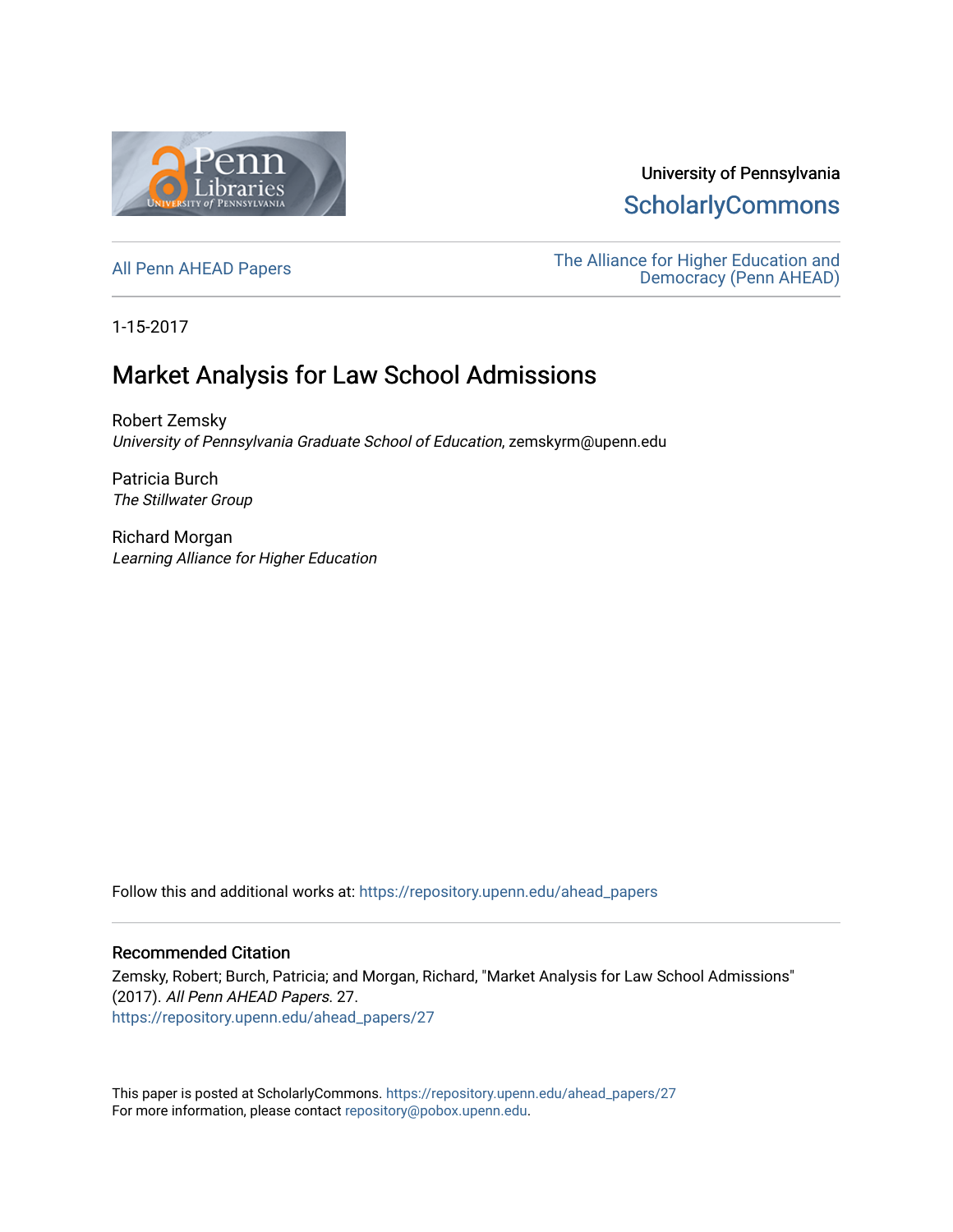# Market Analysis for Law School Admissions

### Copyright/Permission Statement



This work is licensed under a [Creative Commons Attribution-Noncommercial-No Derivative Works 4.0](http://creativecommons.org/licenses/by-nc-nd/4.0/) [License](http://creativecommons.org/licenses/by-nc-nd/4.0/).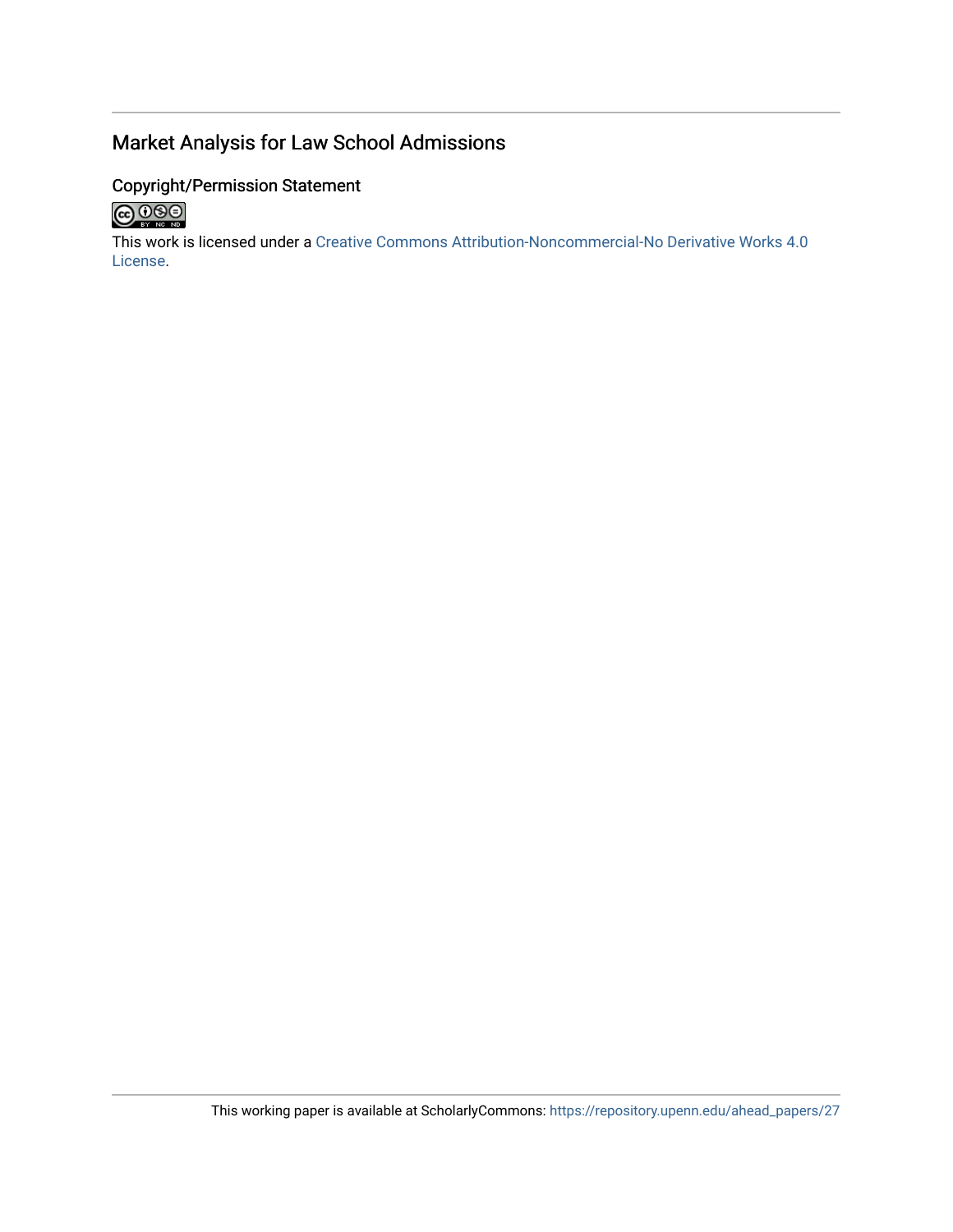

# **Market Analysis for Law School Admissions**

# **Final Report**

**The Alliance for Higher Education and Democracy (AHEAD) The University of Pennsylvania**

> **Robert Zemsky, Principal Investigator Patricia Burch Richard Morgan**

> > **January 15, 2017**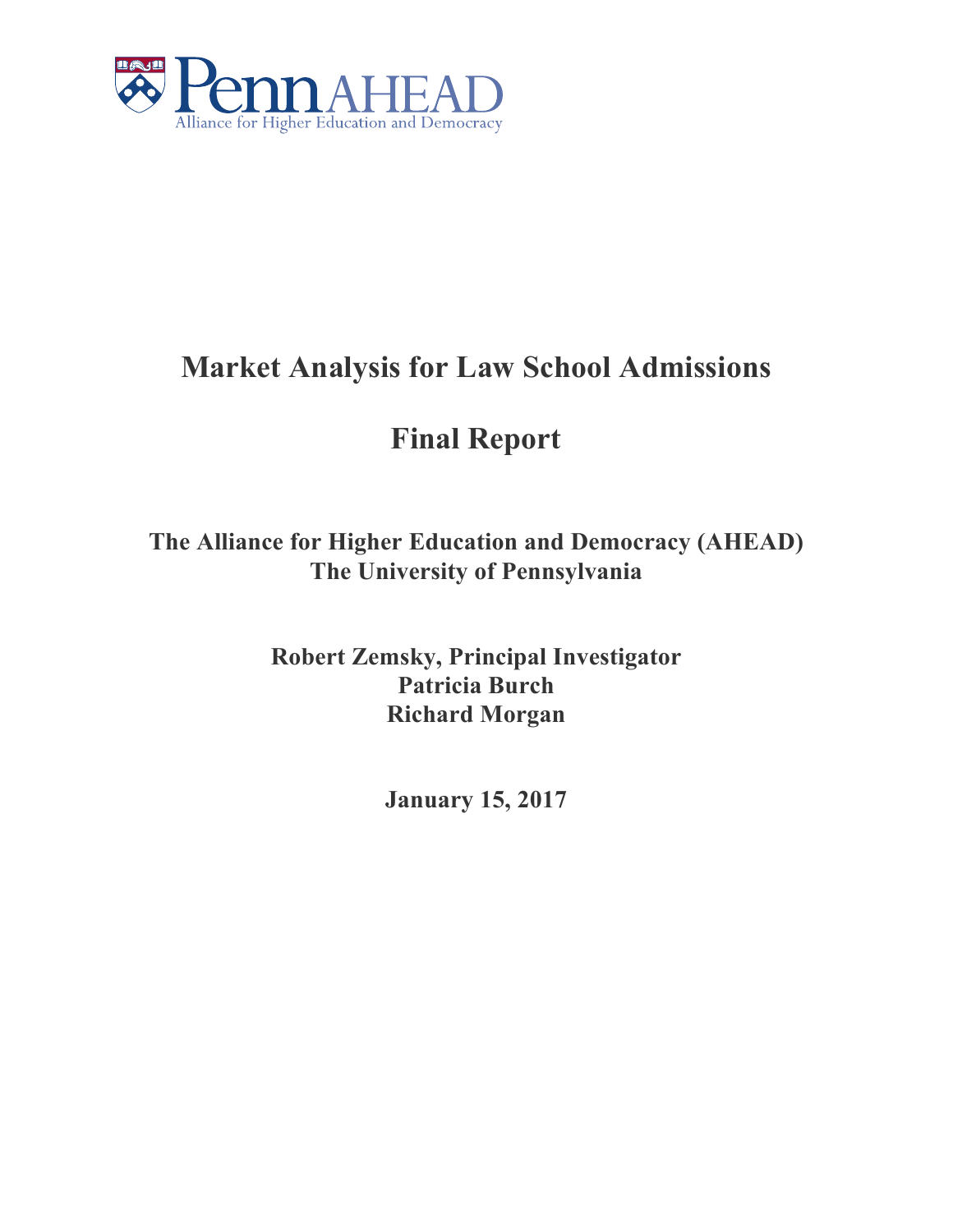The numbers are truly astonishing. Between 2011 and 2015, total enrollments in the 200 plus United States law schools whose data are regularly tracked by the American Bar Association (ABA) decreased by more than 20 percent. The total number of "missing students" was just shy of 30,000, an amount which translates into the total enrollments of 38 average-sized law schools—24 private not-for-profit and 14 public.

#### **Figure 1**

| <b>Private Law Schools</b> | 2011   | 2015   | Delta     | % Delta |
|----------------------------|--------|--------|-----------|---------|
| <b>Total Enrollment</b>    | 96,838 | 76,358 | (20, 480) | $-21%$  |
| <b>Full Time</b>           | 80,075 | 63,961 | (16, 114) | $-20%$  |
| Part Time                  | 16,763 | 12,397 | (4,366)   | $-26%$  |
| <b>Public Law Schools</b>  | 2011   | 2015   | Delta     | % Delta |
| <b>Total Enrollment</b>    | 51,563 | 42,068 | (9, 495)  | $-18%$  |
| <b>Full Time</b>           | 46,368 | 38,790 | (7, 578)  | $-16%$  |
| Part Time                  | 5,195  | 4,171  | (1,024)   | $-20%$  |
|                            |        |        |           |         |

## **An Astonishing Enrollment Contraction**

Almost equally astonishing, however, is the fact that so little actually changed. None of the 200-plus law schools that reported their enrollment data to the ABA closed. The 65-35 percentage split between private and public enrollments was maintained. While total net revenue from JD tuitions declined by more than \$400 million dollars, or 13 percent, law school staffing levels also declined, but much less dramatically. There was some reduction in the market-prices some law schools charged (defined as average net tuition revenue per full-time JD student), but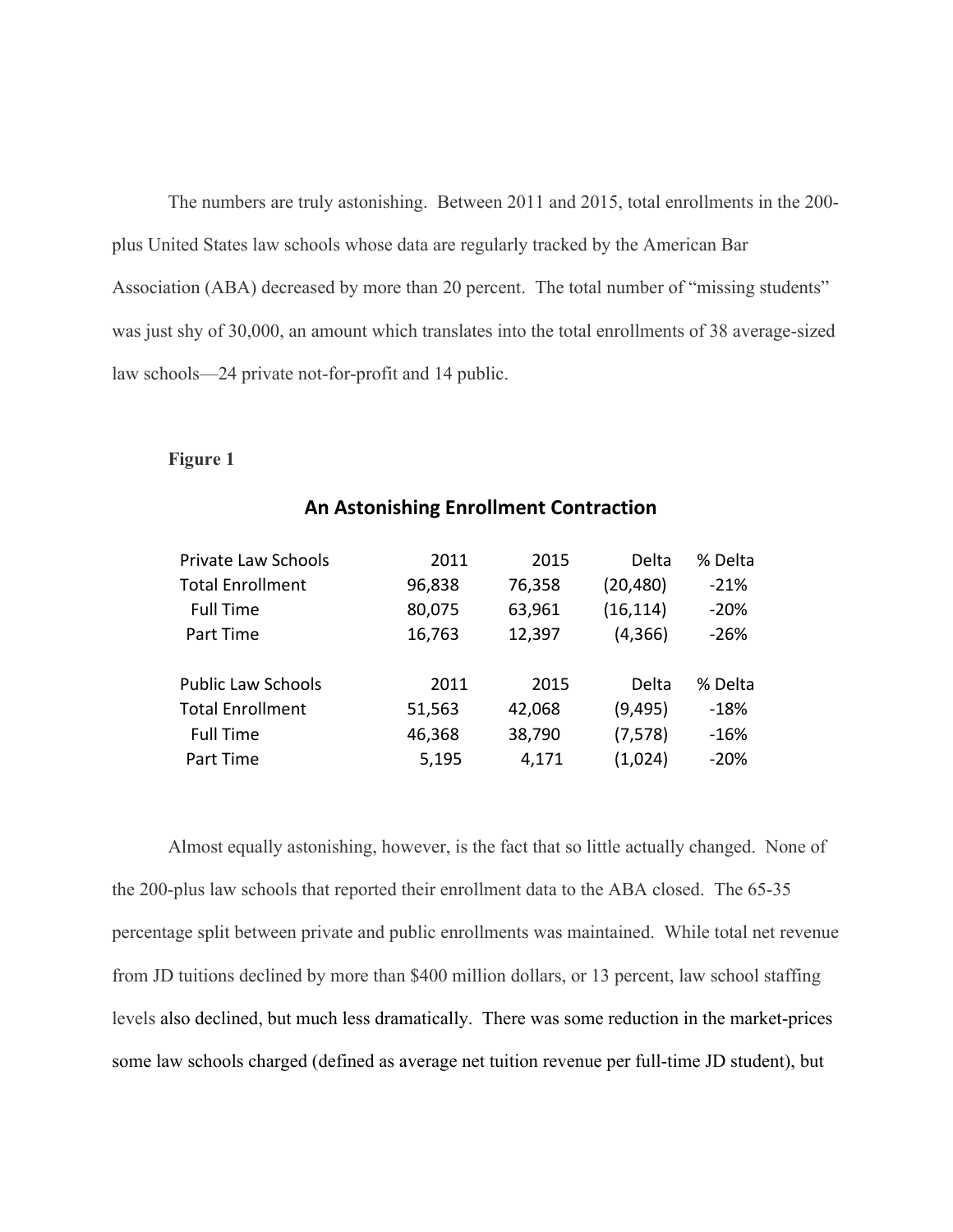there were also increases particularly among top-tier law schools, many of which increased their total JD enrollments despite the overall contraction in the market.

Those variances in price suggest that there might be considerable complexity behind the enrollment contraction and the price behavior it engendered—a complexity largely masked in the summary reports detailing a significantly smaller market for law school admissions after 2011. Drawing on our previous work for two major law schools, and our modeling of the price behavior across the market for collegiate undergraduate admissions, we set out to develop a set of statistical models capable of predicting the market-prices U.S. law schools were able to charge in 2015. The data for this analysis came from the ABA via the Access Group's Center for Research and Policy Analysis website—complete enrollment, admissions, program, and staffing data for 171 law schools. \*

#### **Figure 2**

 $\overline{a}$ 

|                             | <b>Two Regression Models Predicting Market-Price</b> |                     |  |
|-----------------------------|------------------------------------------------------|---------------------|--|
|                             | <b>Public Law Schools</b>                            | Private Law Schools |  |
| R Square                    | 0.42                                                 | 0.42                |  |
|                             |                                                      | Coefficients        |  |
| <b>Median LSAT</b>          | \$680                                                | \$980               |  |
| <b>First Year Attrition</b> | not significant                                      | \$49                |  |
| <b>Admit Rate</b>           | not significant                                      | not significant     |  |

<sup>\*</sup> Our analysis included 171 of the 202 and 204 Law Schools for which the Access Group and the American Bar Association reported data for the years 2011 and 2015, respectively. We initially removed 14 Law Schools that were missing data for 2011, 2015, or both, in the categories of bar passage rate, employment data, tuition data, or percent of in-state enrollees. As our analysis progressed, we removed another 19 schools determined to be outliers since their decreases in net revenue over the period 2011-2015 was greater than 50 percent, or their increases in net revenue during that period were greater than 50 percent.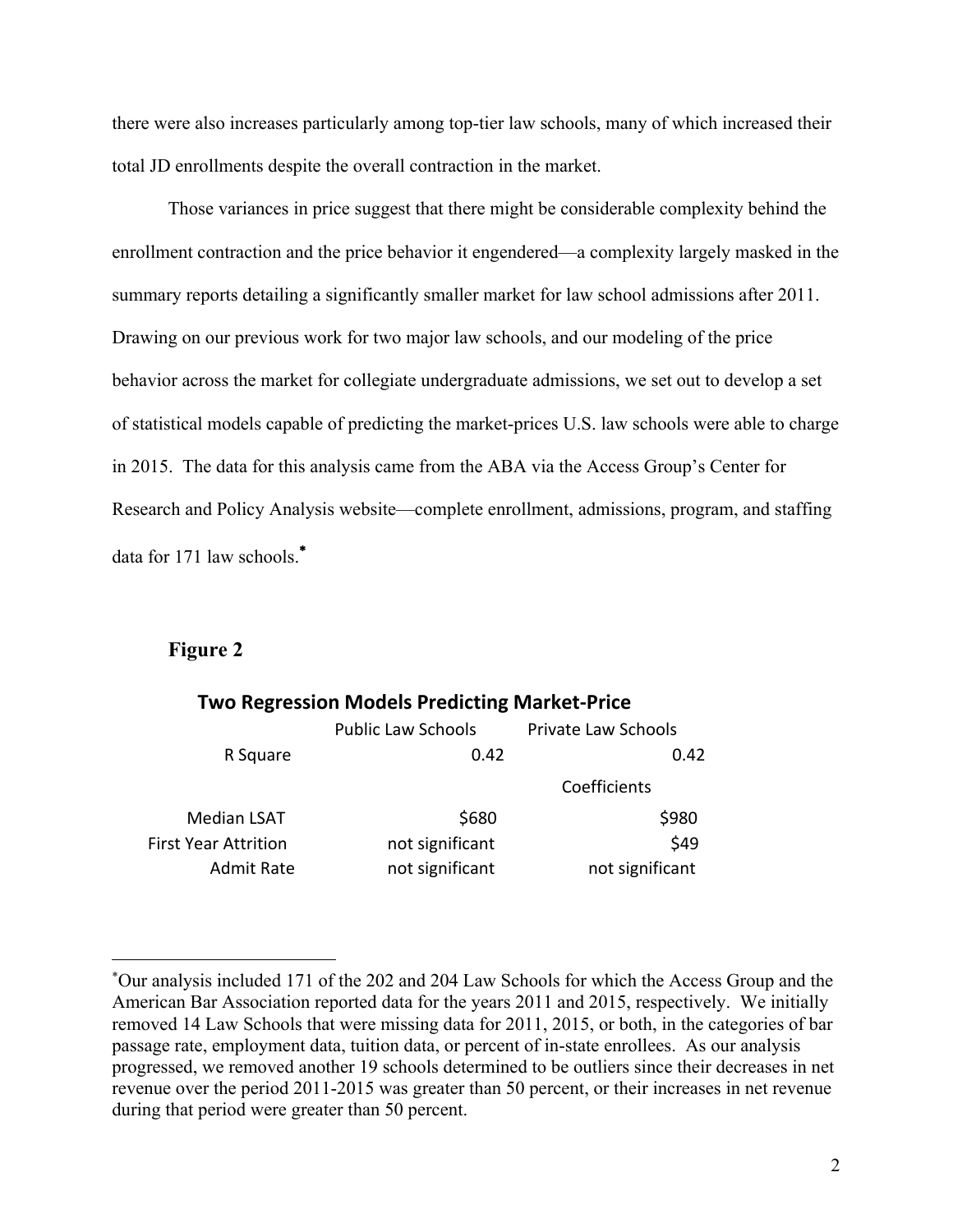As it turned out, the modeling itself was straightforward. We started with our definition of a market-price as the dependent variable and then drew a set of independent variables from the ABA's data set as posted by the Access Group: control—private not-for-profit or public; admit rate for full-time JD students; yield rate for full-time admitted JD applicants; percent minority; percent part-time; total number of graduates from 2014 employed; Bar Exam School Pass Percentage (Bar Passers/Bar Takers); and the 50<sup>th</sup> percentile LSAT scores for applicants to a fulltime JD program.

Only four of these variables, however, proved necessary for predicting a law school's market-price: control, first-year attrition rate, admit rate, and median LSAT score of applicants to a full-time JD program. The median LSAT score was by far the dominant independent variable in the regressions. On average, for public law schools, a one point increase in the median LSAT scores for applicants translated into a \$680 increase in market-price. The boost for private law schools was \$980 per one point increase in their median LSAT score. At the same time, among private law schools, a one percentage point increase in first-year attritions translated into a \$49 increase in market-price. What that result suggests is that private law schools were increasing their market-prices slightly to offset losses through attrition in a tough, contracting market.

We also noted that the attrition rates were playing a second, somewhat more important role, in organizing the law school admissions market. To test this possibility, we segmented the private and public law school markets into separate tiers based on each institution's reported first-year attrition rate as follows.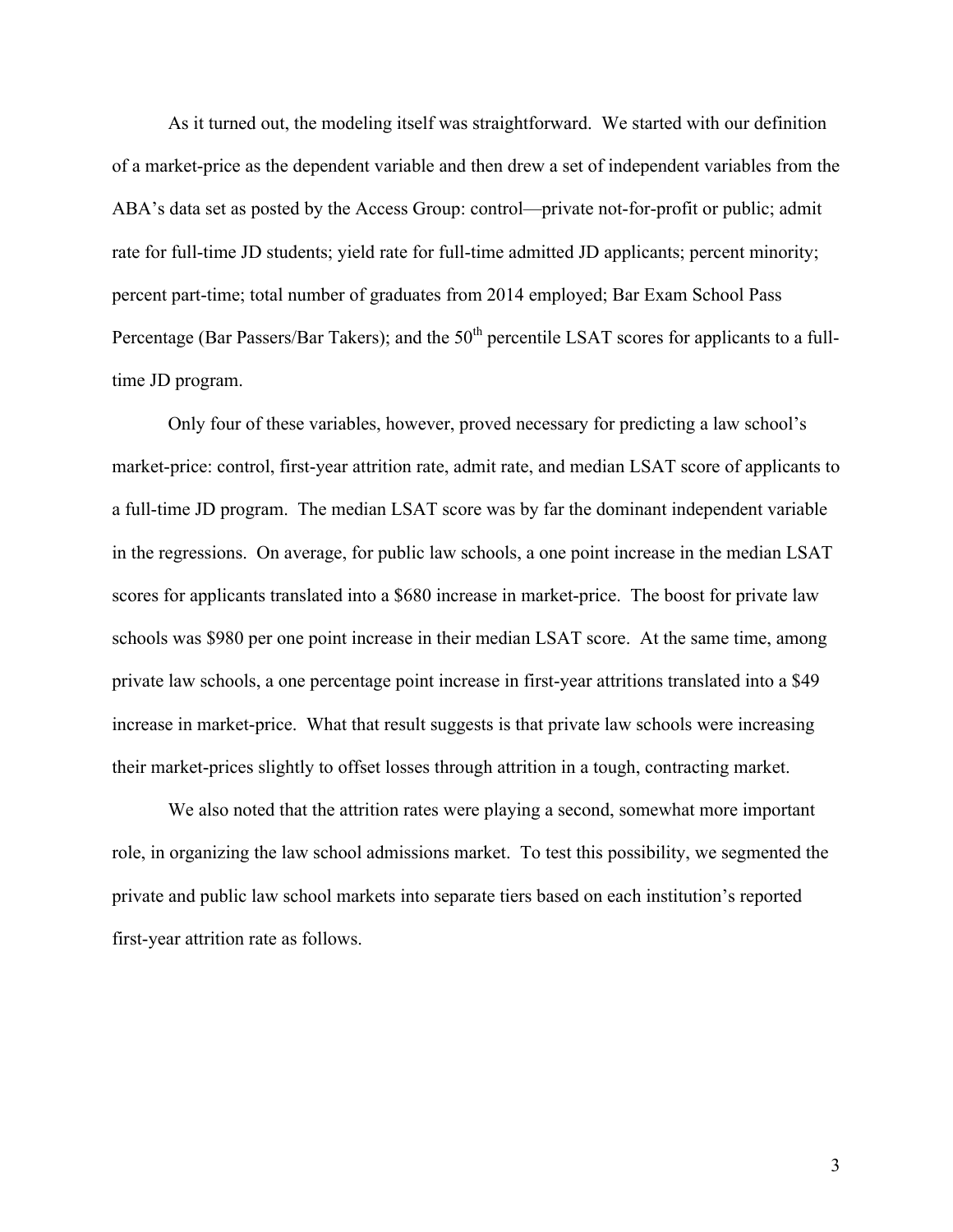



**Segmenting the Law School Admissions Market by Tiers Based on First-Year Attrition Chart** 

Segmenting the public and private law school markets in this way taught a host of important lessons. First, first-year attrition was much more prevalent among private law schools. Half of these institutions had first-year attrition rates of 10 percent or more. The equivalent figure for public law schools was that less than a third had attrition rates of 10 percent or more. Second, the top tiers had much more ordered and hence predictable market-prices. For the Tier 1 private law schools, the same three variable regression models we used to predict the price behavior of all institutions explained 64 percent of the variance. And for these 26 top-tier institutions, a one point increase in median LSAT scores, on average, translated into a \$1349 increase in market-price. The regression model for Tier 2 private law schools yielded an even better fit—73 percent of the variance explained—but a much lower boost in market-price per one point increase in median LSAT score (\$767). The bottom half of the public law school market segment was more chaotic than organized, yielding models that did not produce significant results. Here it is interesting to note that for the very bottom of this private law school sector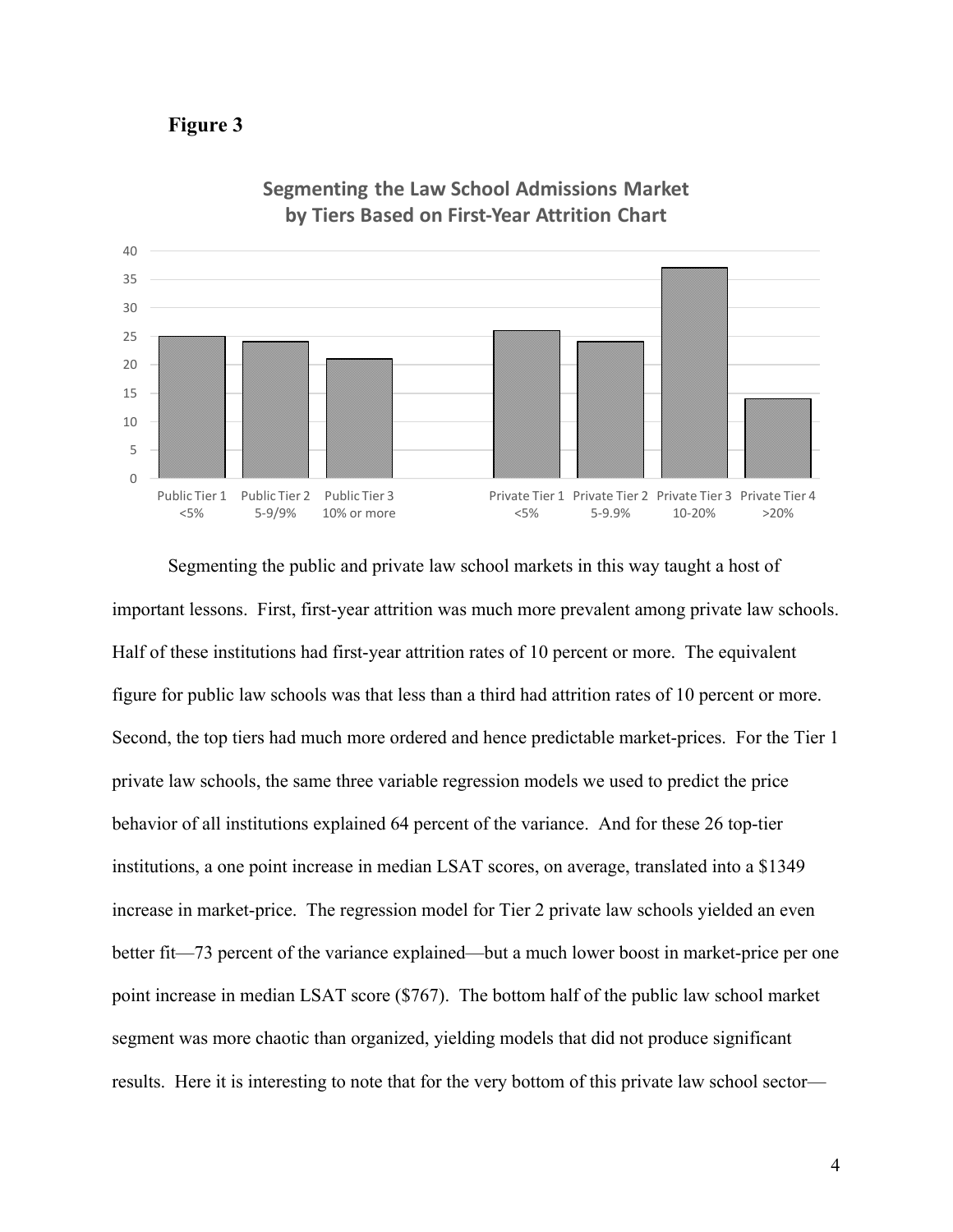Tier 4, with first-year attrition greater than 20 percent—each school's admit rate proved the most significant variable for predicting market-price. As admit rates increased so did market-price.

## **Figure 4**





The regression models for the three public law school tiers also yielded weaker models. The model for the Tier 1 schools explained 55 percent of the variance and the model for Tier 2 explained 40 percent. As was the case for the private law schools, the bottom tier did not yield a significant model.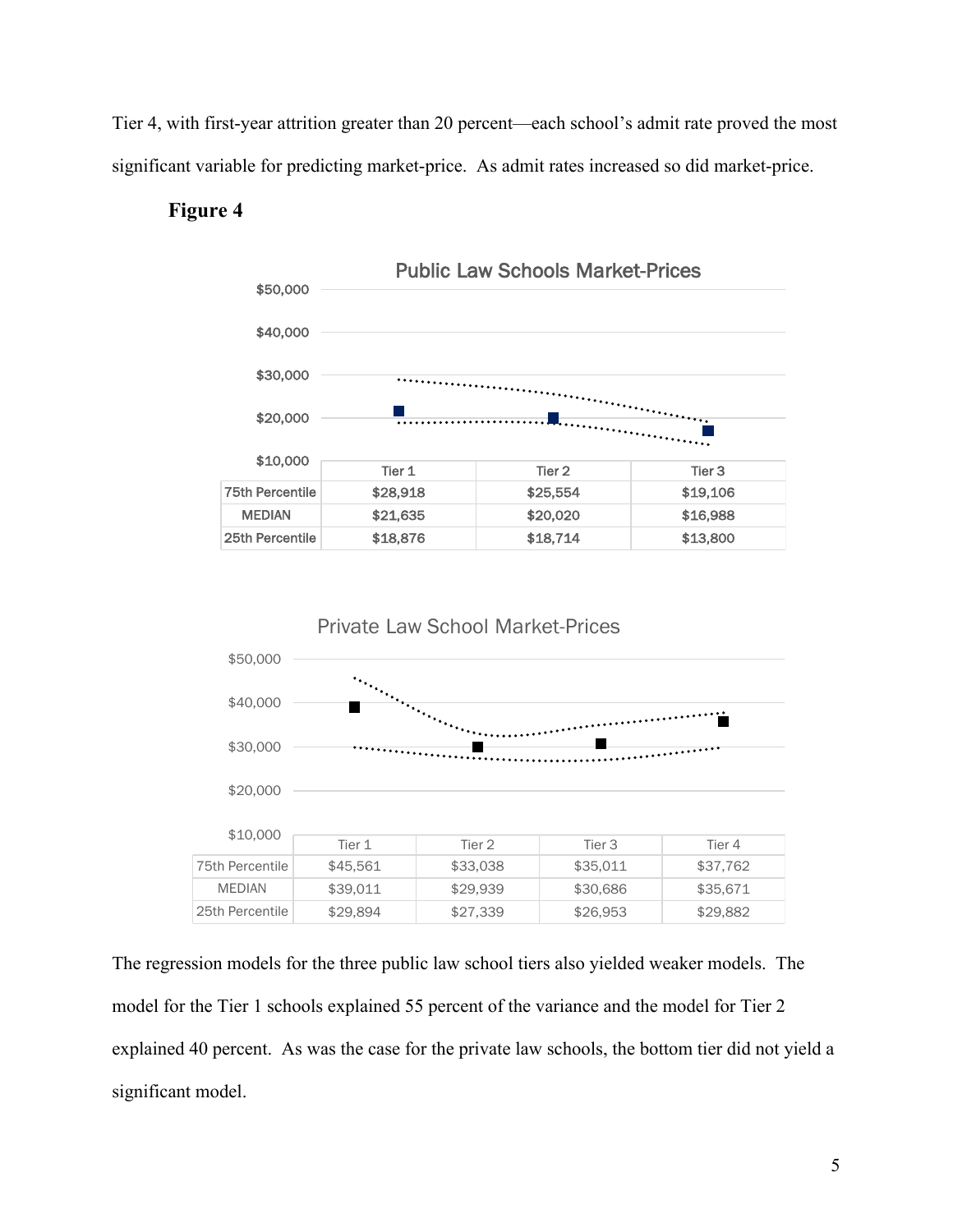The third lesson learned in segmenting the law school admissions market by tiers based on first-year attrition rates was that the resulting structure provides a remarkably clear and ordered picture of the market itself.

Figure 4 makes clear the ordered nature of the pricing of JD education, particularly among public law schools in the United States. The dotted lines represent the 25<sup>th</sup> and 75<sup>th</sup> percentile for each price range for each tier. The narrowness of the gap between these upper and lower bands testifies to the well-ordered nature of this set of market-prices.

The other is the fact that the market-prices are monotonically ordered both top to bottom and left to right across the public law school sector. The market-prices across the private law school sector are not nearly as well ordered. The gap between the upper and lower bands is greater and prices rise in Tiers 3 and 4 compared to prices in Tier 2.

Even more tightly banded were the median LSAT scores both public and private law schools reported to the ABA. Nor should it surprise, given the importance that law schools attach to LSAT scores and rankings, that the graphs noting LSAT scores and those for the distribution of law school rankings by *U.S. News & World Report* are basically the same, further testifying to the strength of the structure we have defined by grouping law schools in terms of their first-year attrition rates.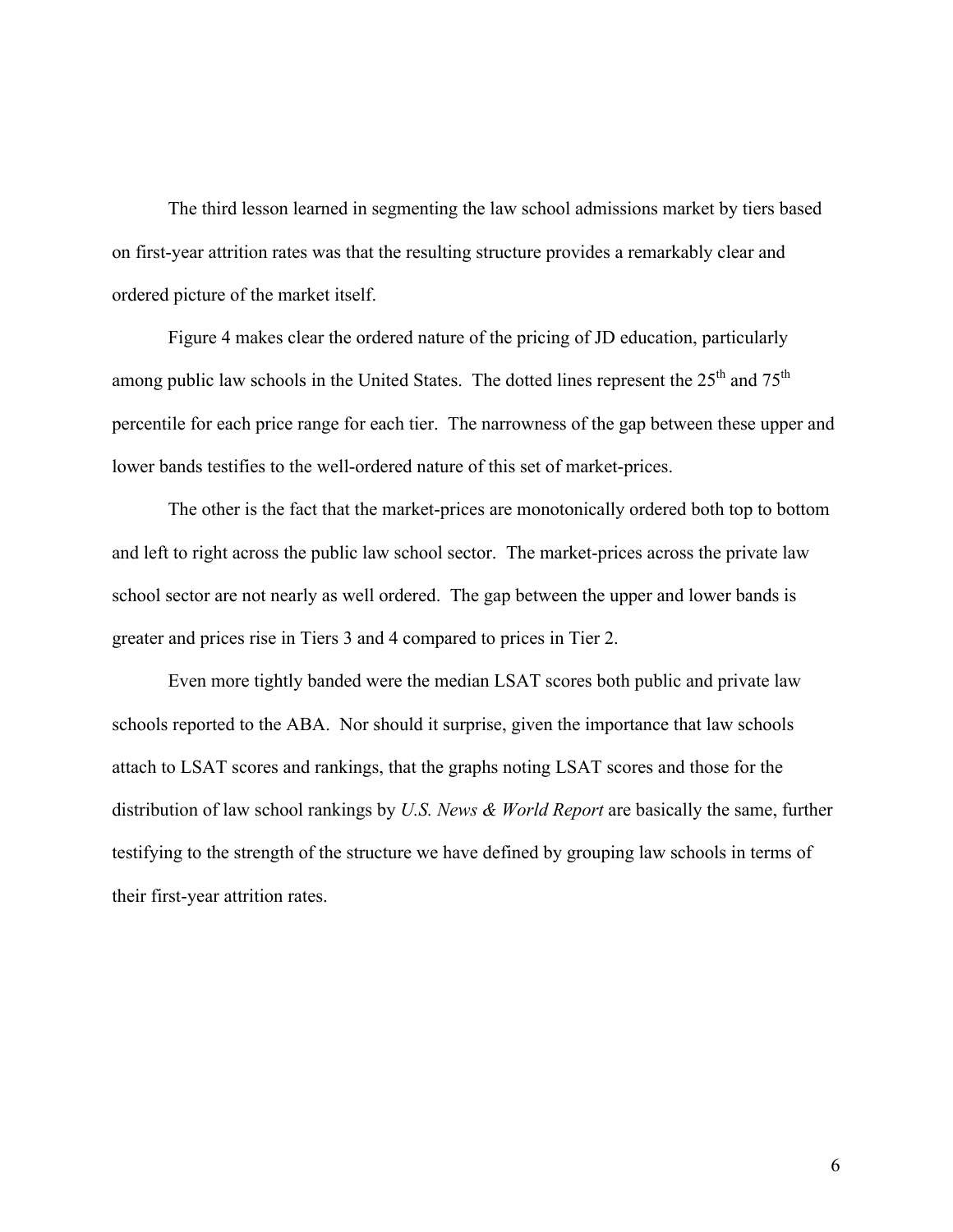# **Figure 5**



**Private Law School Median LSAT Score Applicants to Full-Time JD Programs** 

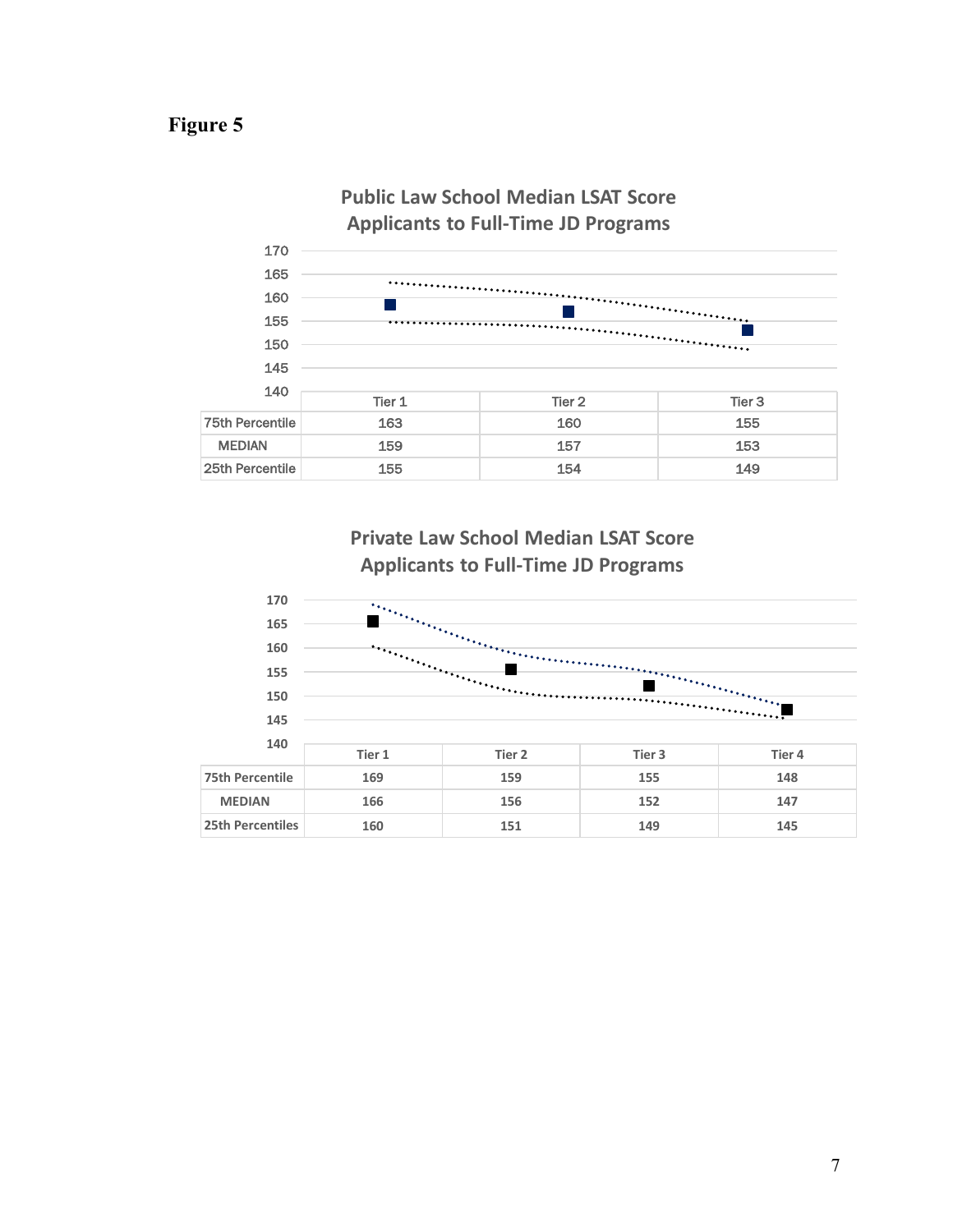# **Figure 6**





We also asked whether our attrition tiers were useful in explaining the distribution of minority enrollments. And the answer was a decided, yes; on average, just under 40 percent of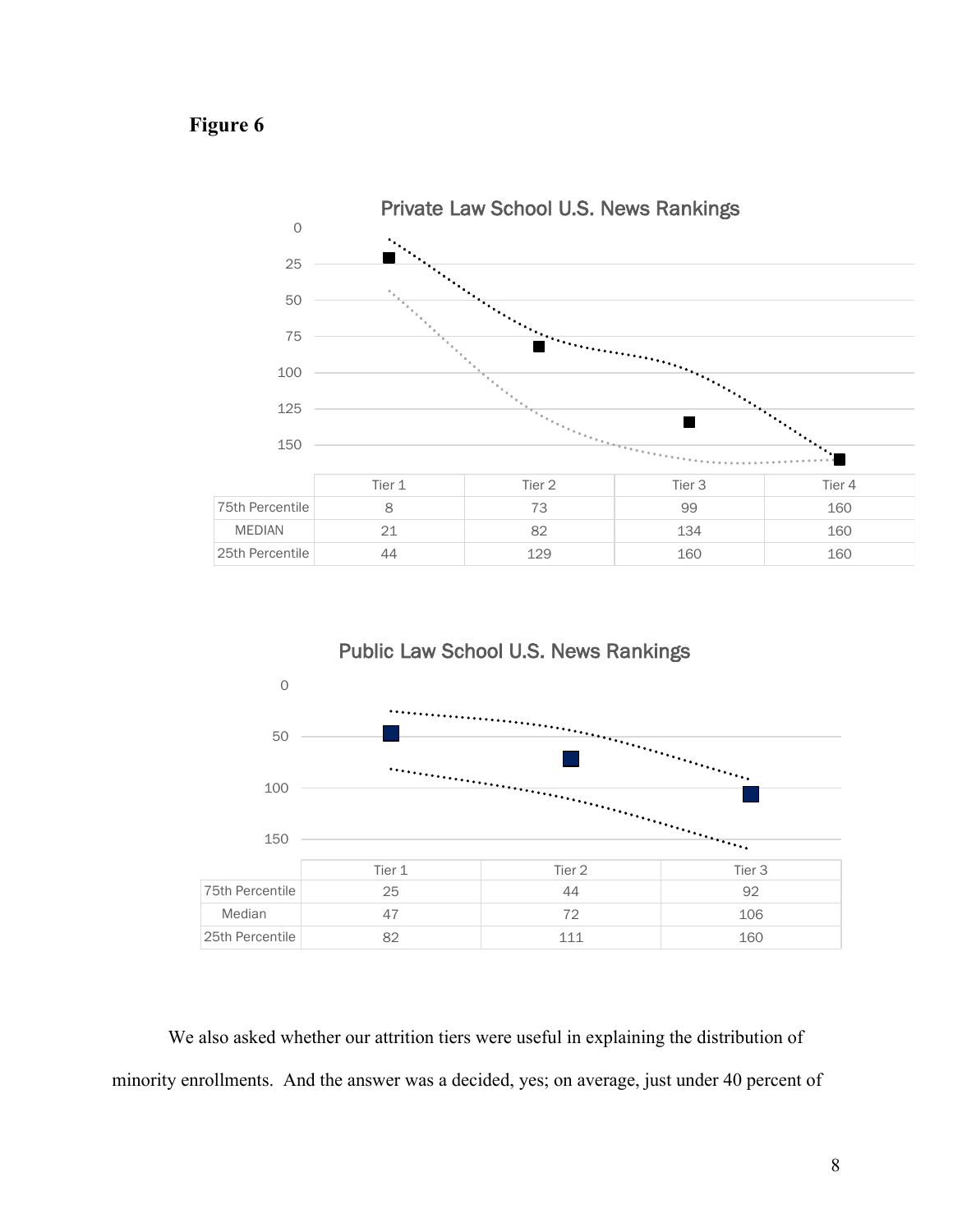the enrollments in private Tier 4 law schools came from minority students and, in the top band of this tier, minority enrollments exceeded 45 percent.

# **Figure 7**

30%



#### **Public Law School Minority Enrollments**







We can now use our segmented tier structure to ask, "What did and did not change over the last five years?" Cleary, overall enrollments were reduced, but not in an even manner. The greatest variances were among private law schools. The top quarter of Tier 1 institutions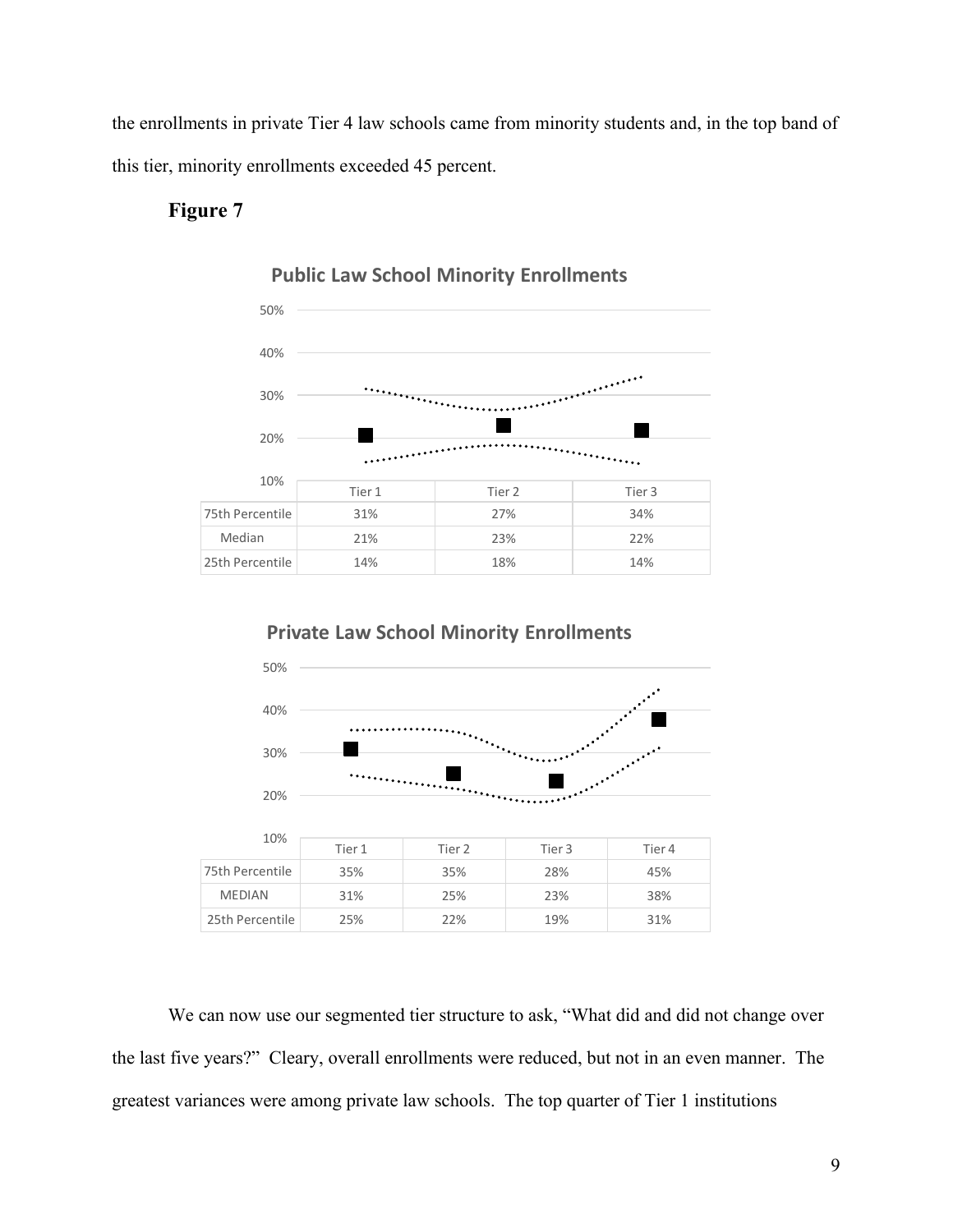increased enrollments by two percent while institutions in the bottom quarter of the private market had lost in excess of 40 percent of their enrollments by 2015. Public law school enrollments, on the other hand, were more constant: on average a 15 to 17 percent loss across all three public tiers.





Market-prices followed a similar pattern. Overall, most institutions increased their market-prices. Across public law schools, however, the price increases were largely modest and the overall structure of market-prices changed little. The more pronounced volitility was in the private law school sector. Across Tier 1, the median market-price increase was 18 percent. Elsewhere, there were more modest price increases except across Tier 4 law schools, which were trying to make up for lost enrollments by increasing prices, on average by 6 percent. The top quarter of this tier were more aggressive, increasing their market-prices by nine percent or more.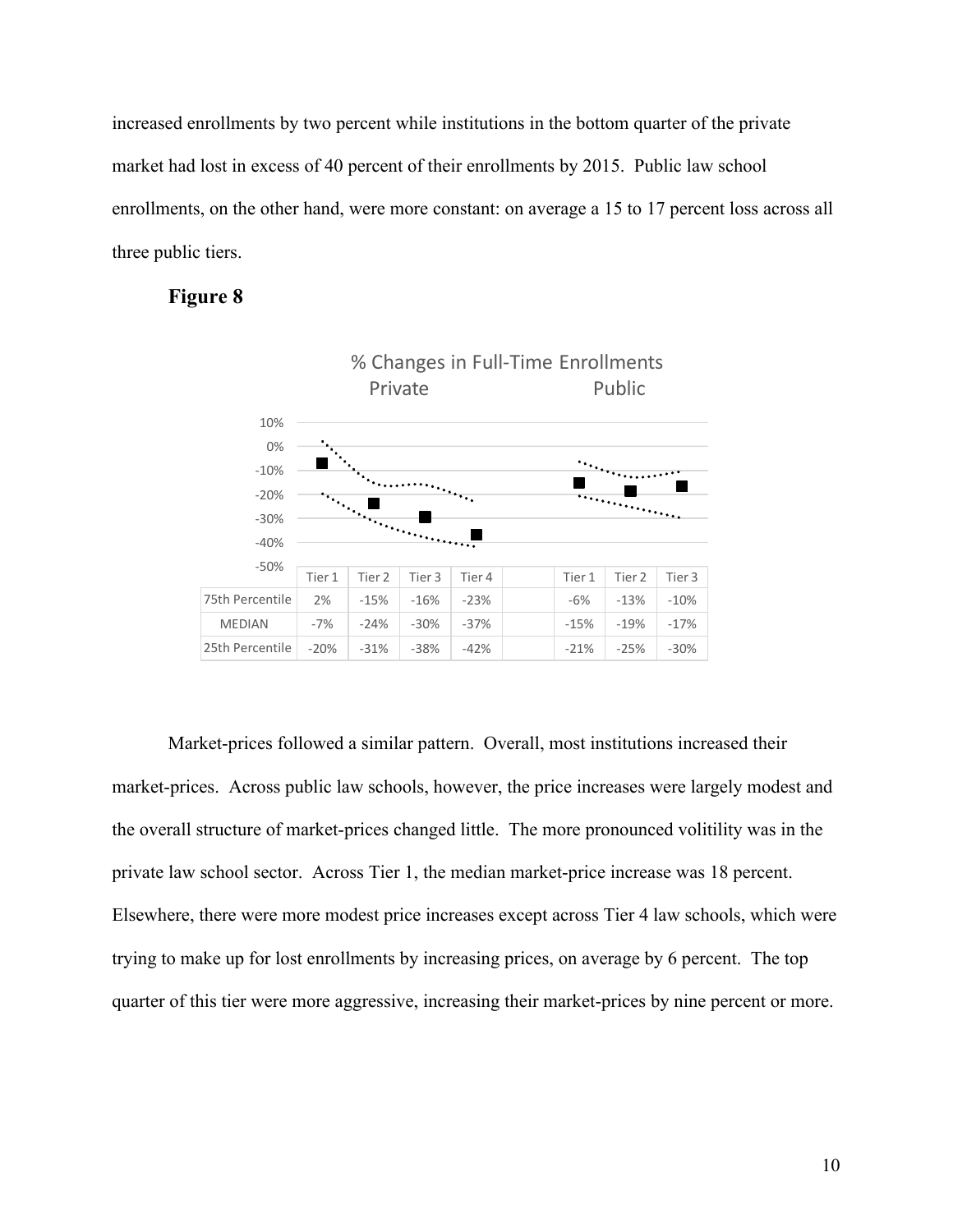## **Figure 9**





Figure 9 also reflects the growing variance in market-prices being charged by private law schools. Unlike in the public law school sector, the spread in private law school market-prices, both across and within tiers, increased substantially, suggesting that more disruptions are likely to follow if there is not a perceptable increase in private law school enrollments, particularly in Tier 3 and Tier 4 instititions.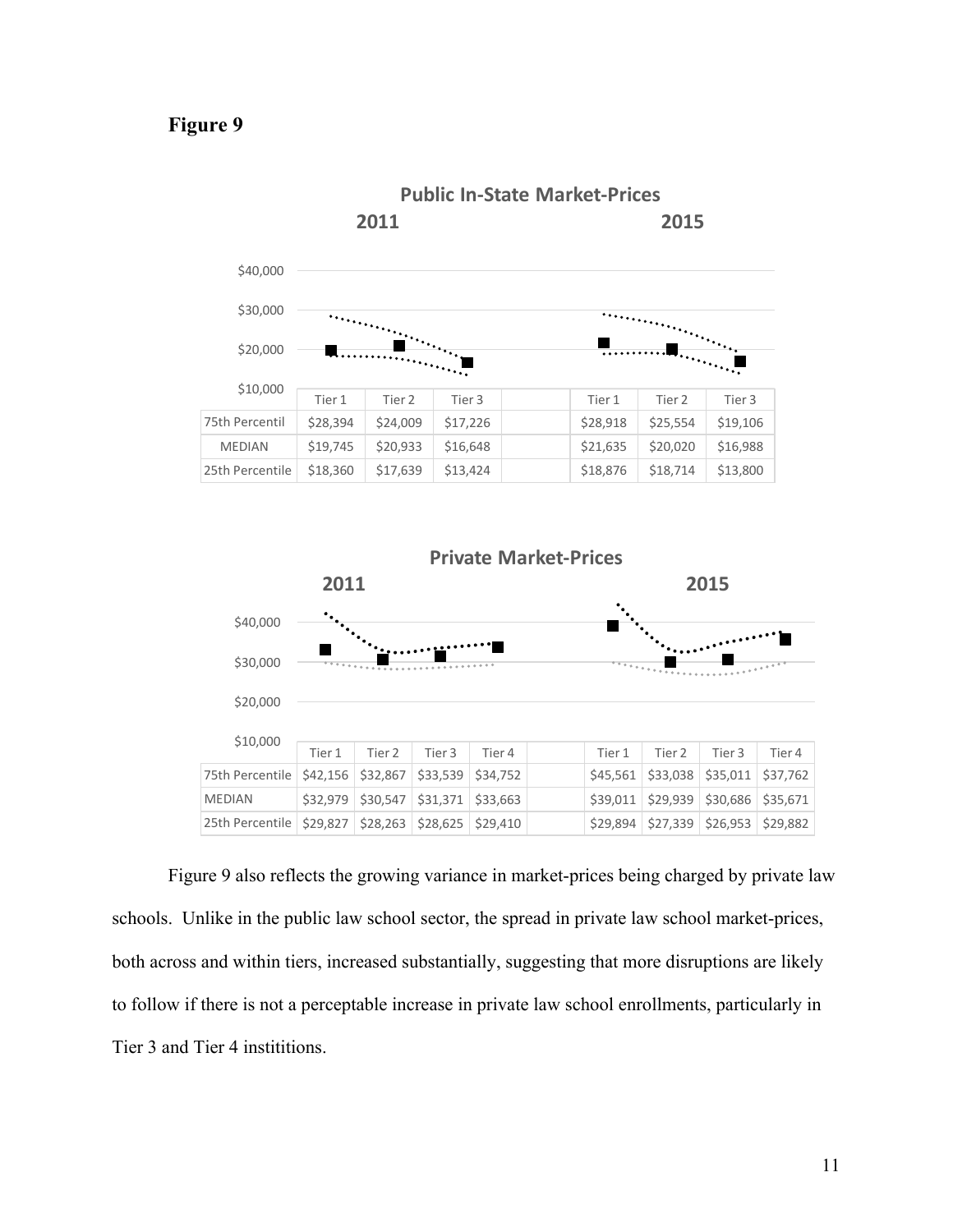There was a parallel spread in the number of faculty and administrators employed by the nation's law schools. Despite the severity of the market contraction, significant numbers of law schools increased the size of the their staffs.

## **Figure 10**



On average, Tier 1 private law schools increased their staffs by six percent while the top quarter of that tier had staff increases greater than 18 percent. The growth in the staff sizes of Tier 1 public law schools was only slightly less dramatic. Almost nowhere in the public sector did staff reduction come close to matching the reductions in enrollments, and only among Tier 3 and Tier 4 private law schools were there substantial staff reductions. Recall, however, that enrollments in those two private law school tiers declined by 38% and 42%, respectively (see Figure 8 above), while staff reductions were held to 18% and 22%, respectively.

Taken together, Figures 8 through 10 suggest one possible future for American law schools. The rich will get stronger, growing their staffs, increasing their market-prices, and,